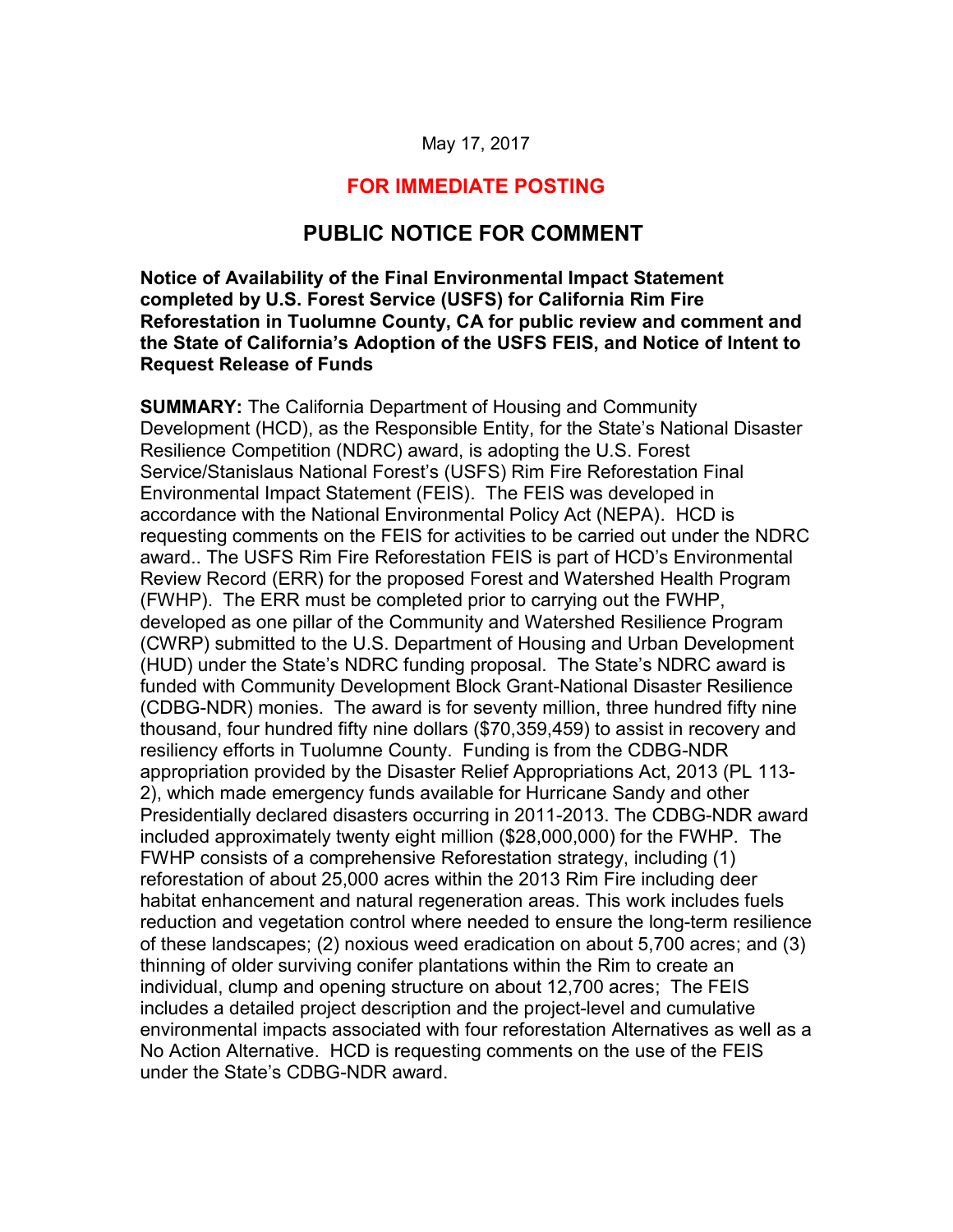**NEED FOR ADOPTING THE FEIS:** The proposed Rim Fire Reforestation activities to be carried out under the States' CDBG-NDR award are the same activities reviewed in the USFS Rim Fire Reforestation FEIS. Therefore, HCD is adopting the USFS FEIS document in order to satisfy requirements of federal environmental statutes.

**AVAILABILITY OF THE FEIS:** An electronic copy of the USFS Rim Fire Reforestation FEIS is available for public review at [http://www.hcd.ca.gov/community-development/disaster-recovery](http://www.hcd.ca.gov/community-development/disaster-recovery-programs/ndrc.shtml#notices)programs/ndrc.shtml#notices. A paper copy for review or copying, or CDs of the FEIS are available starting on May 26, 2017 at the Stanislaus National Forest Headquarters, 19777 Greenley Road, Sonora, CA 95370 between 8:30 a.m. and 4:00 p.m., Monday through Friday, except Federal holidays.

 **DATES:** Comments must be submitted on or before June 26, 2017, using one of the methods in the **ADDRESSES** section of this NOA.

 carry out activities under the CDBG-NDR award using any one of the following **ADDRESSES:** All interested agencies, groups, and persons are invited to submit written comments on HCD's use of the USFS Rim Fire Reforestation FEIS to methods:

- E-mail to [ca-ndrc@hcd.ca.gov](mailto:ca-ndrc@hcd.ca.gov) with "Comments Adoption of Reforestation FEIS" in the subject line.
- Mail: Department of Housing and Community Development, Division of Financial Assistance, 2020 West El Camino Avenue, Suite 400, Sacramento, CA 95833, Attention: NDR Comments

**FOR FURTHER INFORMATION CONTACT:** Patrick Talbott, Contract Manager, Department of Housing and Community Development, Division of Financial Assistance, 2020 West El Camino Avenue, Suite 400, Sacramento, CA 95833, email ca-ndrc@hcd.ca.gov

#### **SUPPLEMENTARY INFORMATION: Project Description:**

Reforestation work within the 2013 Rim Fire, which burned over 250,000 acres.<br>The FEIS analyses about 25,000 acres in the Rim Fire burn scar for between 2011 and 2013. HCD, in partnership with the U.S. Forest Service other outlined in 24 CFR part 58. The FWHP is also subject to the Council of The Rim Fire Reforestation Final FEIS was prepared by the USFS to implement reforestation. In 2014, HUD released a Notice of Funding Availability (NOFA) for the NDRC allowing eligible states and jurisdictions to apply for disaster recovery and resilience activities related to a presidentially declared disaster that occurred state agencies, submitted a successful funding proposal to HUD, on behalf of the State of California, for Rim Fire Reforestation FEIS funding. CDBG– NDR funding requires compliance with the NEPA as stated in HUD's regulations as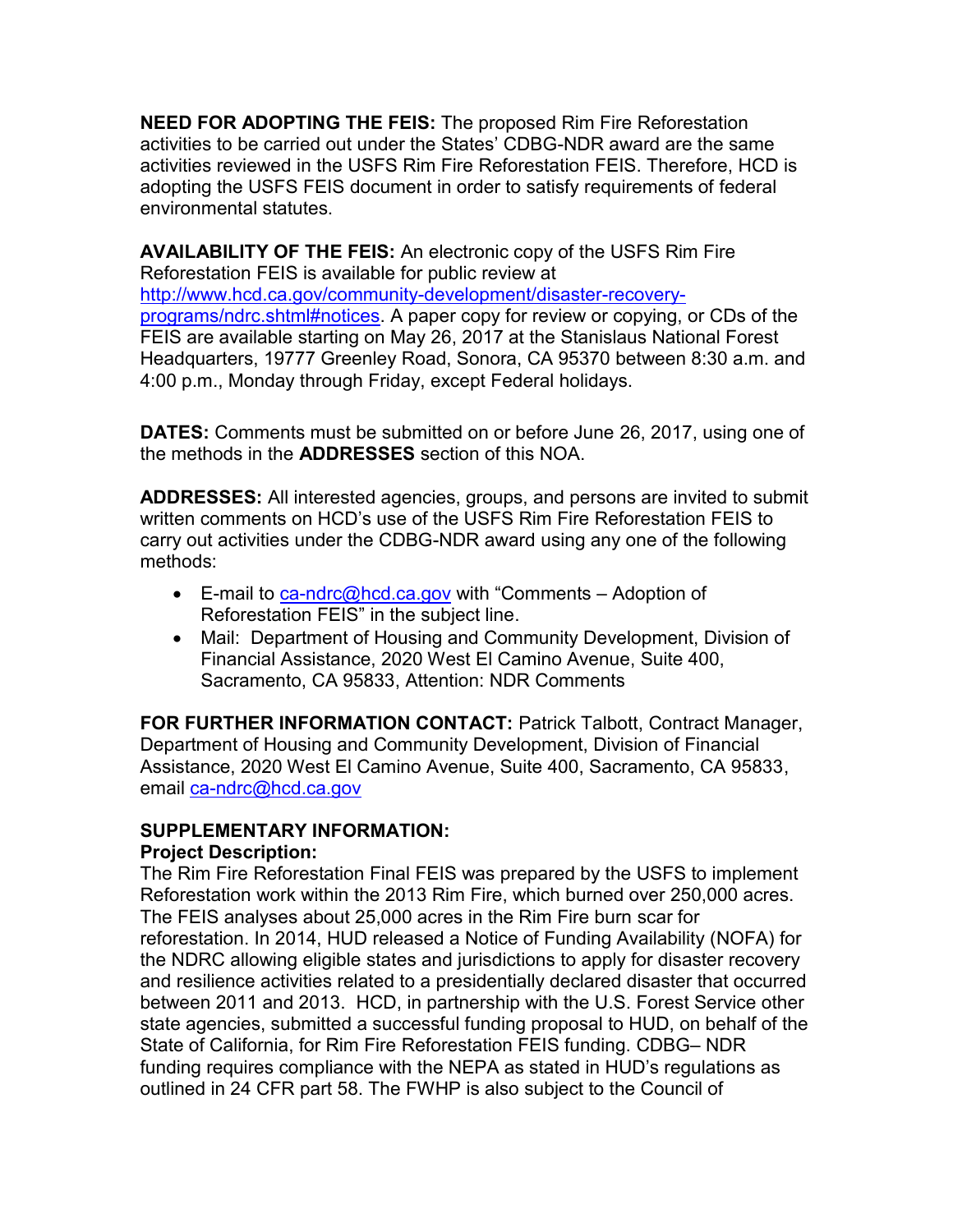Environmental Quality (CEQ) NEPA regulations at 40 CFR parts 1500–1508. HUD has further outlined environmental review requirements in a Federal Register notice published on June 7, 2016 (81 FR 36557). HCD is the responsible entity that has assumed environmental responsibilities for the CDBG–NDR funding for two of the three CWRP pillars in accordance with 24 CFR 58.1(b)(1).

**PUBLIC MEETINGS HELD ON THE NDRC APPLICATION TO HUD:** 

- NDRC Phase 1 All meetings, comments and responses to comments for California's Phase 1 National Disaster Resilience Competition Application can be found here: [http://www.hcd.ca.gov/community](http://www.hcd.ca.gov/community-development/disaster-recovery-programs/ndrc-application-documents/docs/AttDConsultationSummary.pdf)development/disaster-recovery-programs/ndrc-applicationdocuments/docs/AttDConsultationSummary.pdf
- NDRC Phase 2 All meetings, comments and responses to comments for California's Phase 2 National Disaster Resilience Competition Application can be found here: [http://www.hcd.ca.gov/community](http://www.hcd.ca.gov/community-development/disaster-recovery-programs/ndrc-application-documents/docs/AttDConsultationSummaryp2.pdf)development/disaster-recovery-programs/ndrc-applicationdocuments/docs/AttDConsultationSummaryp2.pdf

# **PUBLIC COMMENT PERIOD AND MEETINGS HELD BY THE USFS IN DEVELOPMENT OF THE RIM FIRE REFORESTATION FEIS:**

**Comment Period:** Page 17 of the Reforestation EIS:

# **Public Comment Period (45 days) for the Draft EIS Notice of**

 **Availability (DEIS)** began with publication of the NOA in the Federal Register On December 1, 2015 the Forest Service published a legal notice in the Union this period, the Forest hosted a public open house on December 3, 2015. All on November 27, 2015 (80 Federal Register 228, November 27, 2015; p. 74104). Democrat announcing the Forest would accept comments for 45-days following the November 27, 2015 publication of the NOA in the Federal Register. During comments and responses to comments submitted on the Draft EIS are included in the posted Rim Fire Reforestation FEIS in Section F, starting on page 597. **Meetings:** Pages 15 and 16 of the Reforestation EIS:

 presentations to different interested groups including the Tuolumne County Between 10/16/2013 and 12/3/2015 the USFS hosted 8 public meetings, 5 tours to the Rim Fire area, 1 Tribal consultation day, and conducted several Alliance for Resources and the Environment (TuCARE) Board of Directors, the local Sierra Club group and Forest Range Permittees.

# **FEIS:**

 Each of the four Reforestation Alternatives consists of a unique planting design The Reforestation FEIS is available at [http://www.hcd.ca.gov/community](http://www.hcd.ca.gov/community-development/disaster-recovery-programs/ndrc.shtml#notices)development/disaster-recovery-programs/ndrc.shtml#notices as well as at the locations listed above in ADDRESSES. The FEIS includes a detailed project description and the project-level and cumulative environmental impacts associated with four reforestation Alternatives as well as a No Action Alternative. and different seedling numbers per acre and Alternative 4 would only reforest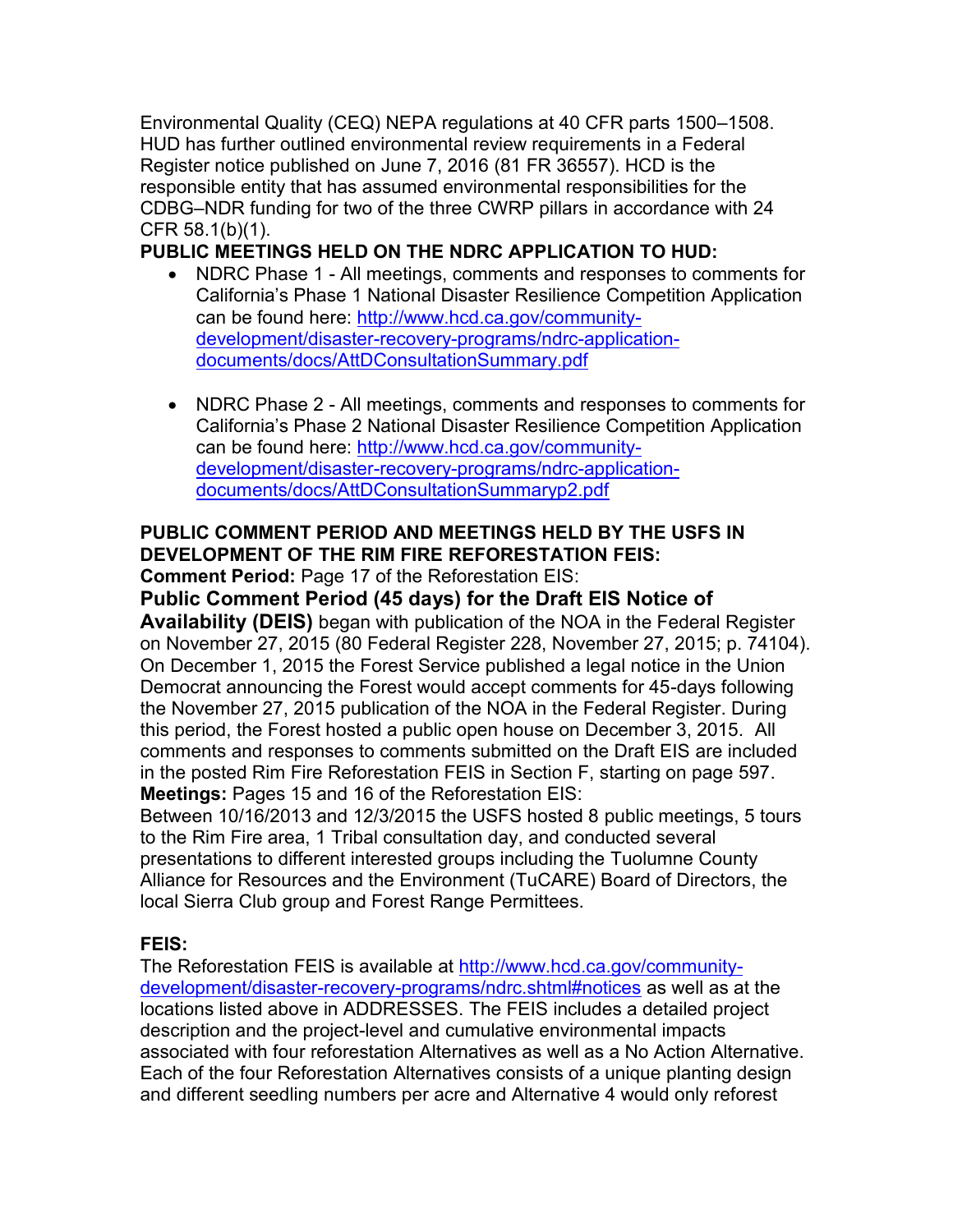20% of each treatment unit (a total of about 3,100 acres). All 4 Action Alternatives include thinning on about 12,700 acres to an Individual, Clump and acres under Alternatives 1 and 5 utilizing a variety of tools and for about 3,100 Alternatives would be implemented on the same footprint across the landscape. Alternatives would be implemented on the same footprint across the landscape.<br>Deer Habitat Enhancement is emphasized under Alternatives 1, 3 and 5 over Opening (ICO) structure. Noxious weed eradication is proposed on about 5,700 acres under Alternatives 3 and 4 which only utilize hand treatments. All Action about 3,800 acres and for about 1,100 acres under Alternative 4.

# **INTENT TO REQUEST A RELEASE OF FUNDS:**

 On or about June 27, 2017, the HCD will submit a request to HUD for the release of CDBG-NDR funds under the Disaster Relief Appropriations Act, 2013 (PL 113- 2), which made emergency funds available for Hurricane Sandy and other Presidentially declared disasters occurring in 2011-2013, to undertake the FWHP for the purposes described in the **SUMMARY** and **SUPPLEMENTARY** sections above.

### **PUBLIC COMMENTS**

 **AVAILABILTY** of the FEIS and **ADDRESS/CONTACT INFORMATION** listed Any individual, group or agency may submit written comments on the ERR per above in the NOA.

### **ENVIRONMENTAL CERTIFICATION:**

 satisfied. HUD's approval of the certification satisfies its responsibilities under NEPA and related laws and authorities and allows the HCD to use Program HCD certifies to HUD that Moira Monahan in her capacity as a Division of Financial Assistance. Operations Branch Chief consents to accept the jurisdiction of the Federal Courts if an action is brought to enforce responsibilities in relation to the environmental review process and that these responsibilities have been funds.

### **OBJECTIONS TO RELEASE OF FUNDS:**

 HUD will accept objections to its release of funds and HCD's certification for a period of fifteen days following the anticipated submission date or its actual receipt of the request (whichever is later) only if they are on one of the following (b) HCD has omitted a step or failed to make a decision or finding required by activities not authorized by 24 CFR Part 58 before approval of a release of funds bases: (a) the certification was not executed by the Certifying Officer of the HCD; HUD regulations at 24 CFR part 58; (c) the grant recipient or other participants in the development process have committed funds, incurred costs or undertaken by HUD; or (d) another Federal agency acting pursuant to 40 CFR Part 1504 has submitted a written finding that the project is unsatisfactory from the standpoint of environmental quality. Objections must be prepared and submitted in accordance with the required procedures (24 CFR Part 58, Sec. 58.76) and shall